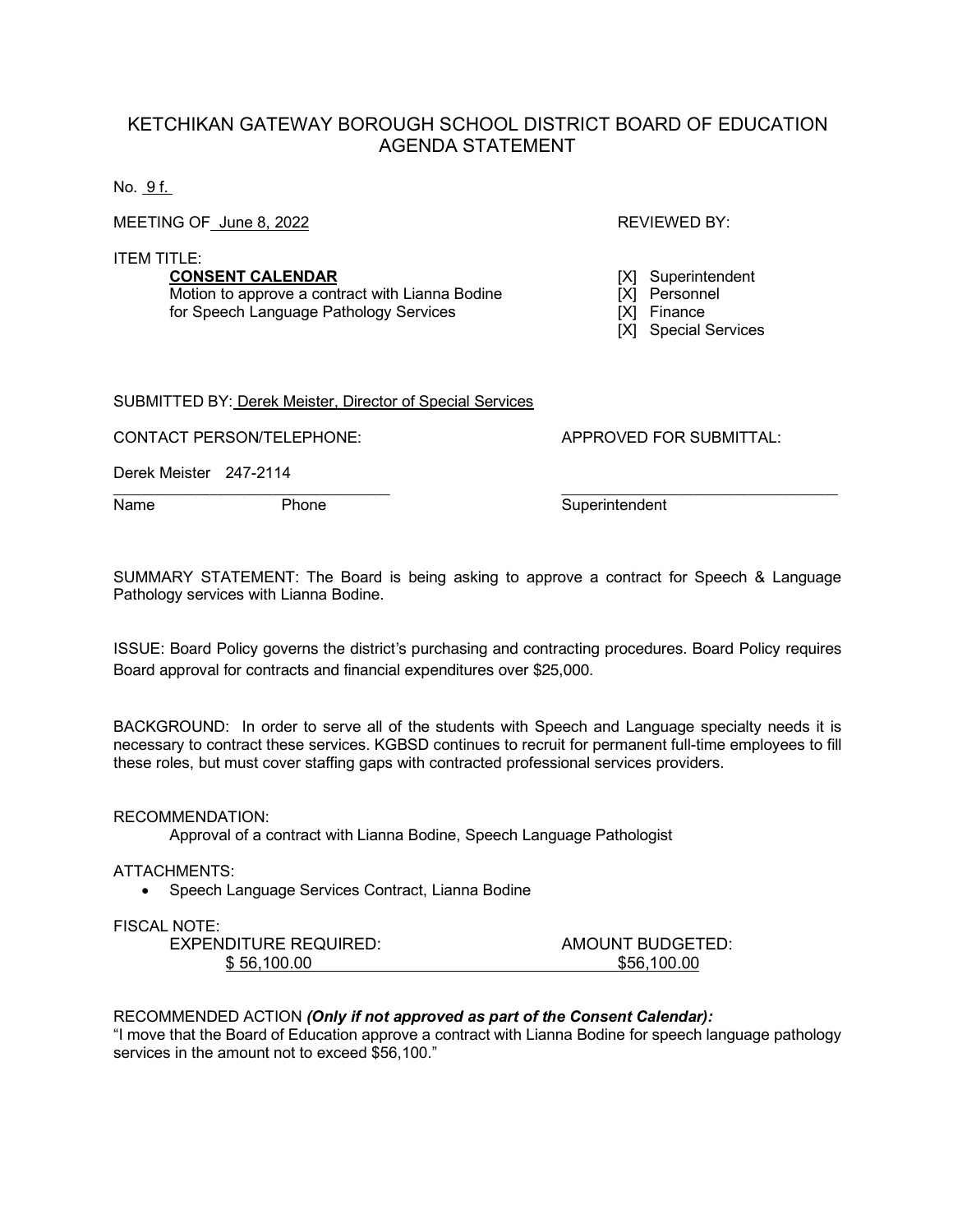## PROFESSIONAL SERVICES AGREEMENT

This Agreement is entered between Ketchikan Gateway Borough School District with principal offices at 333 Schoenbar Road, Ketchikan, AK 99901 ("District") and **Lianna Bodine** ("Contractor"), collectively the "Parties."

WHEREAS the District is a public school district charged with providing a free appropriate public education to students consistent with state and federal law and engages contractors as necessary to meet its obligations when it is efficient and cost-effective to do so;

WHEREAS the Contractor is a **speech-language pathologist (SLP)** authorized to do business and **provide speech, language and related educational services** within the State of Alaska;

NOW THEREFORE, the Parties mutually agree as follows:

1. Term. This Agreement commences upon entry by both Parties and shall continue in force and effect until the final day of this fiscal year, June 30, unless terminated earlier as set forth below. This Agreement may only be extended thereafter by mutual written agreement of the parties. The District may terminate this Agreement immediately upon a material breach of any provision of this Agreement. The District may terminate this Agreement for any reason by providing thirty (30) days advance written notice to Contractor.

2. Services. Subject to the terms and conditions of this Agreement, the District engages the Contractor to provide speech, language and related educational services to meet the District's anticipated needs in assessments, reports, and teacher support and Contractor hereby accepts such engagement.

3. Compensation. The Contractor shall invoice the District promptly following the provision of services. The District and Contractor agree that compensation for the Contractor's services shall be at the rate of **\$600.00** per day for telehealth and off-site paperwork services, and **\$700.00** per day for on-site therapy and paperwork services, in an amount not to exceed **\$56,100.00**. The Contractor shall not bill any student or parent for services provided to the District under this Agreement.

4. Anticipated service volume. It is anticipated that the Contractor will be asked to provide up to **91** days of service which shall consist of up to **15** days of travel to school sites and contact with students and district personnel as well as additional office days for completion of reports.

5. Scheduling. Scheduling and all trips must be planned in conjunction with and authorized by the District Director of Special Services or designee.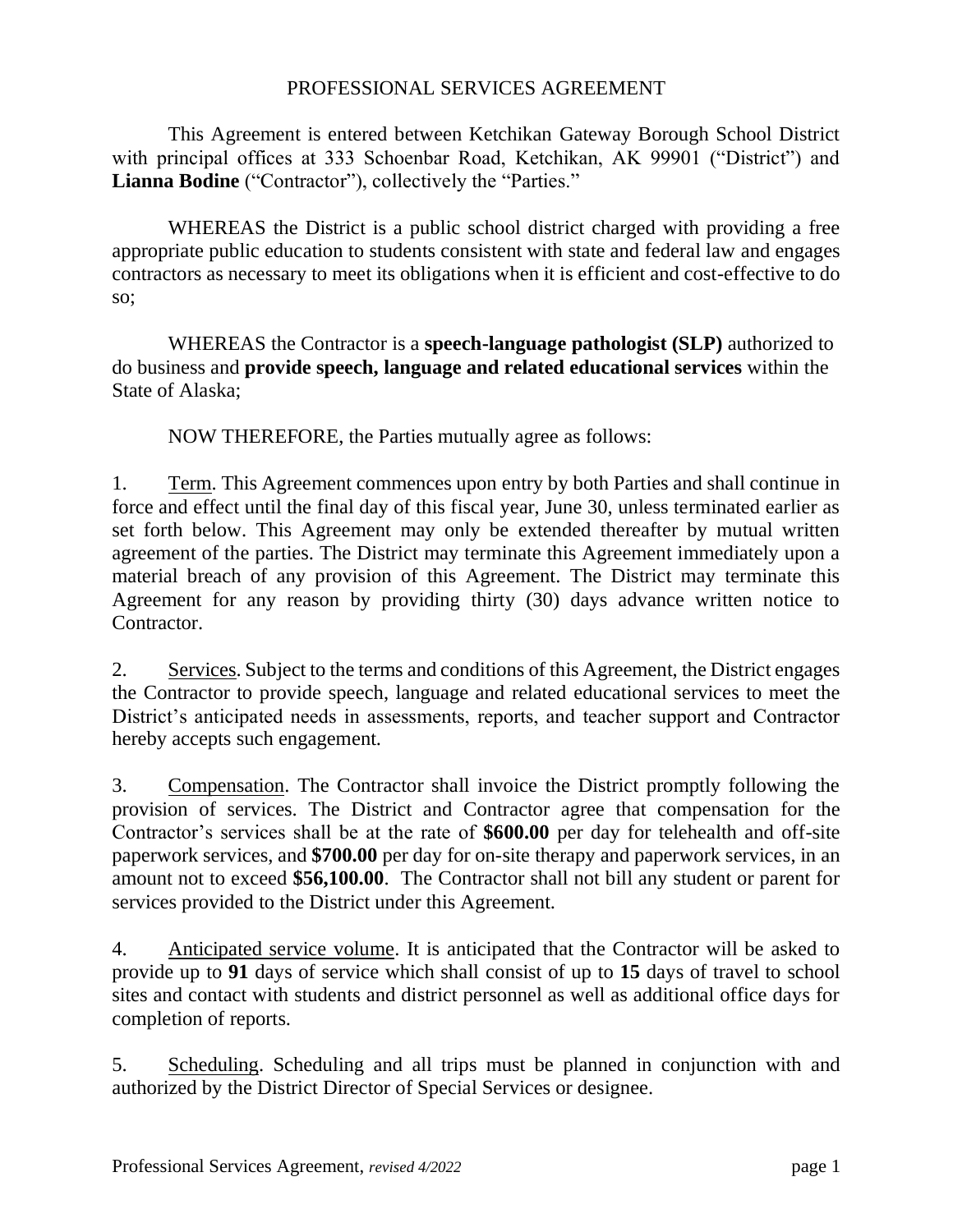6. Expenses. The Contractor is not responsible for any costs of travel, lodging, or other expenses incurred in providing the contracted services.

7. Qualifications. The Contactor represents that the Contractor is appropriately certificated, licensed or otherwise credentialed to provide in Alaska the services called for by this Agreement. The Contractor commits to maintaining those qualifications throughout the term of this Agreement. The Contractor will upon request provides copies of current Alaska credentials and licensing to the District.

8. Mandatory reporting. The Contractor acknowledges and affirms their mandatory reporting responsibilities under AS 47.17.020.

9. Background check. The Contractor will upon request cooperate with the District in submitting to a criminal background check.

10. Legal Compliance. The Contractor is responsible for compliance with all applicable laws, statutes, rules, regulations, and ordinances that may apply to the performance of the Contractor's services under this Agreement. The Contractor represents and warrants that it is currently in compliance and further represents that compliance will be maintained throughout the duration of the Agreement. The Contractor further represents and warrants that the Contractor has applied for/obtained all necessary business permits and licenses that may be required to carry out the services, including an Alaska business license and any permits that may be required by any locality in which the the Contractor performs services and that Contractor will maintain such required permits for the duration of the time of providing services.

11. Insurance. Contractor shall secure and maintain throughout the term of this Agreement liability insurance with minimum limits of liability of \$1,000,000.00 per occurrence and \$3,000,000.00 aggregate from an insurer acceptable to the District. Proof of such insurance must be provided to the District upon request.

12. Independent Contractor Relationship. This Agreement shall not render the Contractor or any of the Contractor's agents an employee of the District. The Contractor is and will remain an independent contractor in its relationship to the District and will not become District's employee by virtue of provision of the contracted services. The District shall not and shall have no obligation to withhold taxes of any kind, including income, Social Security and Medicare taxes, from payment for these services or obtain any worker's compensation insurance or other insurance of any kind on behalf of the Contractor in relation to provision of these services. The District shall not provide, and neither the Contractor nor any of the Contractor's agents or employees are eligible to participate in, any employee health insurance, vacation pay, sick pay, TERS, PERS, or other fringe benefit plan of the District as a result of provision of services under this contract. If any government agency or court determines that the Contractor should be reclassified as an employee, the Contractor hereby waives any claim to District benefits and acknowledges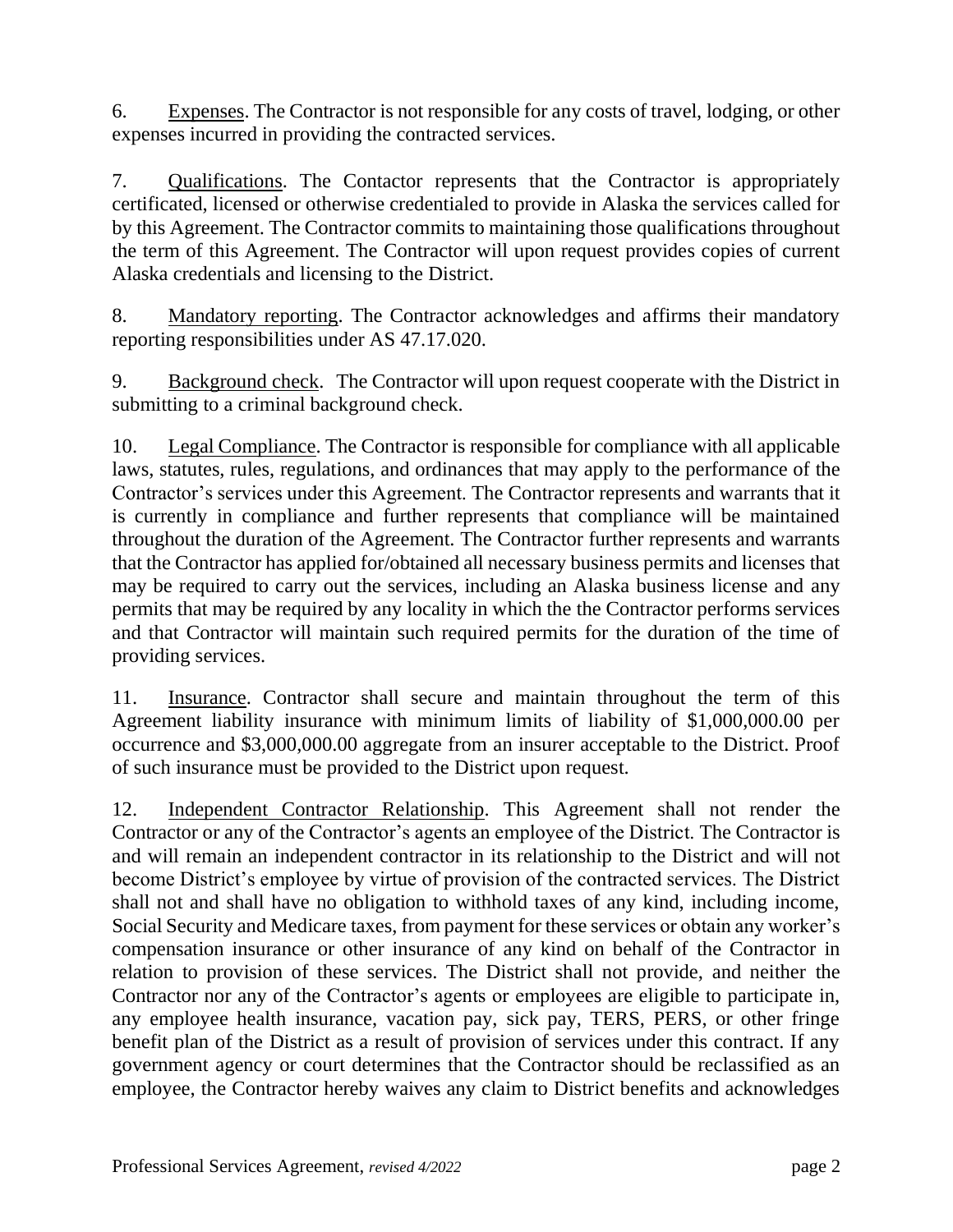and understands that such reclassification would not entitle the Contractor to any benefits offered to District employees.

The District and the Contractor agree that the Contractor has the right to control and direct the means, manner and method by which the services required by this Agreement, are provided, however, that any services provided pursuant to a student's Individual Education Program (IEP) must be performed consistent with that IEP and the Contractor must comply with the requirements of state and federal law and District policy governing child find, assessment, evaluation, eligibility, development and implementation of IEPs and 504 Plans and the confidentiality of student records.

The Contractor shall have no right, power, or authority to bind the District to the fulfillment of any condition, contract or obligation or to create any liability binding on the District.

13. Recordkeeping. All cumulative file, IEP, and health records of District students to whom special education or related services are provided under the Agreement are District property. Upon termination of this Agreement, the Contractor will deliver such records to District. The District is required by state and federal law to make available to parents any records that the District collects, maintains, or uses with respect to the identification, evaluation and education placement of a student and the provision of a free appropriate public education of their child. The Contractor shall make available to the District upon reasonable request any and all records maintained by the Contractor with respect to the identification, evaluation and education placement of a student and the provision of a free appropriate public education of a student of the District to whom the Contractor provides services pursuant to this Agreement. The District is also required by state and federal law to safeguard the privacy of personally identifiable information in student records. The Contractor agrees and understands that confidential information including personally identifiable information regarding students will be disclosed to the Contractor in the course of performance of services under this Agreement. The Contractor may only use personally identifiable information from education records only for the purpose for which the disclosure to the Contractor was made. The Contractor will safeguard the confidentiality of such information, and redisclose such information only with the authorization of the District.

14. Liability and Indemnification. The Contractor shall protect, defend, indemnify and hold the District harmless from any claims, demands, suits, damages, expenses, liabilities or causes of action arising or resulting directly from or in connection with (1) the Contractor's breach of this Agreement; (2) the Contractor's acts or omissions outside the scope of this Agreement; and (3) the Contractor's and/or the Contractor's agent's negligent acts or omissions in performing the Services. The Contractor also agrees to indemnify, protect and hold the District harmless from any and all tax liabilities and responsibilities for payment of all federal, state and local taxes, including, but not limited to, all payroll taxes, self-employment taxes, workers' compensation premiums, and any contributions imposed or required under federal or state law with respect to the Contractor. The District shall protect, defend, indemnify and hold the Contractor harmless from any claims,